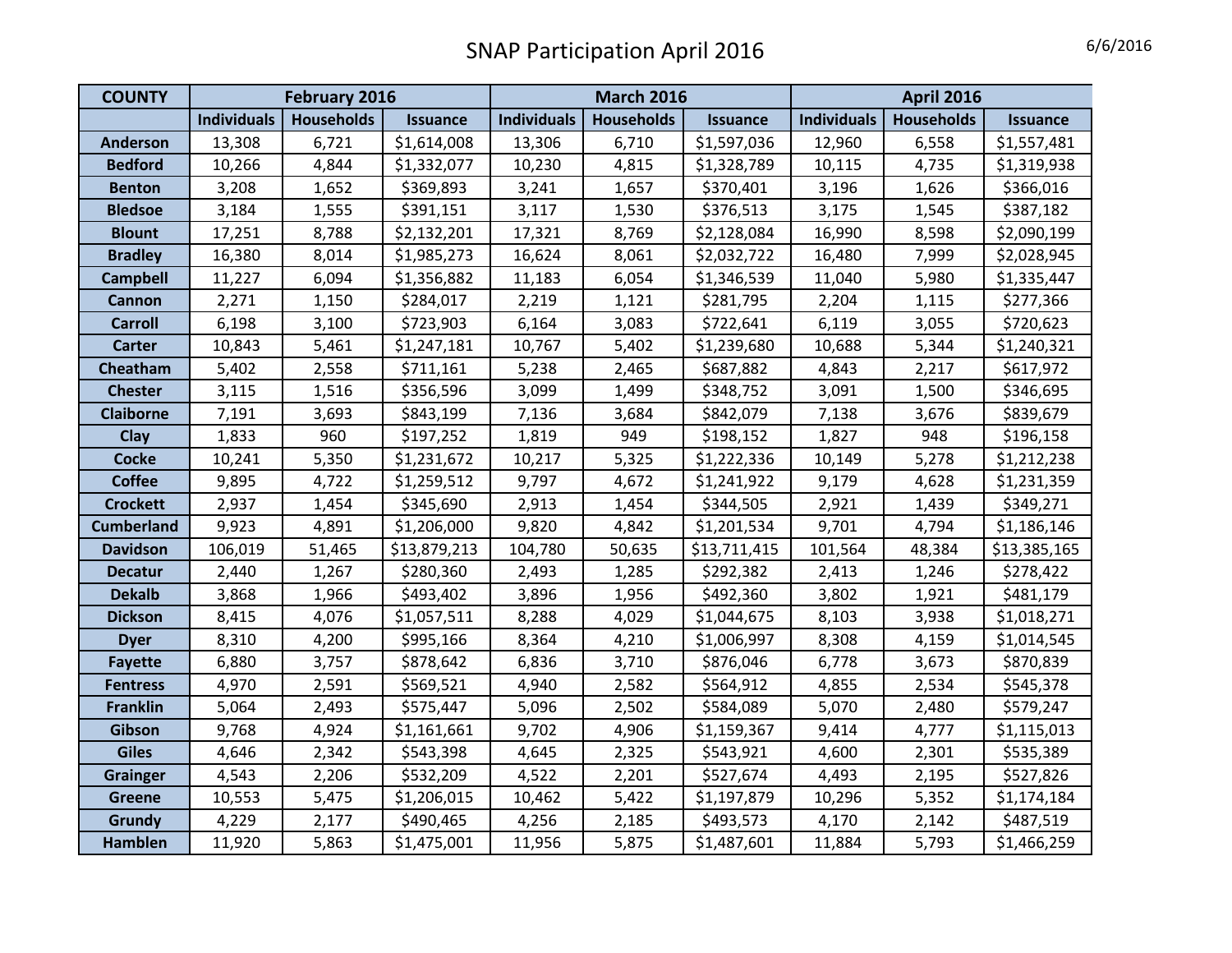## SNAP Participation April 2016 6/6/2016

|                   | February 2016      |                   |                 | <b>March 2016</b>  |                   |                 | <b>April 2016</b>  |                   |                 |
|-------------------|--------------------|-------------------|-----------------|--------------------|-------------------|-----------------|--------------------|-------------------|-----------------|
| <b>COUNTY</b>     | <b>Individuals</b> | <b>Households</b> | <b>Issuance</b> | <b>Individuals</b> | <b>Households</b> | <b>Issuance</b> | <b>Individuals</b> | <b>Households</b> | <b>Issuance</b> |
| <b>Hamilton</b>   | 51,029             | 26,108            | \$6,577,315     | 51,118             | 26,096            | \$6,591,145     | 50,468             | 25,812            | \$6,532,645     |
| <b>Hancock</b>    | 2,497              | 1,320             | \$286,409       | 2,498              | 1,322             | \$283,813       | 2,485              | 1,305             | \$282,597       |
| Hardeman          | 5,734              | 3,016             | \$678,874       | 5,699              | 2,985             | \$679,843       | 5,730              | 2,984             | \$684,348       |
| <b>Hardin</b>     | 5,964              | 3,144             | \$697,779       | 5,999              | 3,147             | \$707,023       | 5,990              | 3,141             | \$703,025       |
| <b>Hawkins</b>    | 11,314             | 5,536             | \$1,295,315     | 11,237             | 5,480             | \$1,286,172     | 11,187             | 5,446             | \$1,281,847     |
| Haywood           | 4,994              | 2,700             | \$590,506       | 5,050              | 2,704             | \$596,912       | 4,995              | 2,667             | \$591,614       |
| <b>Henderson</b>  | 6,024              | 3,119             | \$709,901       | 6,018              | 3,141             | \$720,481       | 5,878              | 3,074             | \$699,605       |
| <b>Henry</b>      | 6,864              | 3,402             | \$840,627       | 6,793              | 3,372             | \$840,437       | 6,721              | 3,333             | \$830,510       |
| <b>Hickman</b>    | 5,209              | 2,471             | \$626,014       | 5,167              | 2,463             | \$623,710       | 5,083              | 2,434             | \$619,974       |
| <b>Houston</b>    | 1,374              | 645               | \$155,857       | 1,424              | 658               | \$162,983       | 1,421              | 657               | \$161,017       |
| <b>Humphreys</b>  | 2,950              | 1,405             | \$355,044       | 3,034              | 1,420             | \$364,933       | 3,075              | 1,443             | \$366,066       |
| Jackson           | 2,606              | 1,393             | \$309,932       | 2,567              | 1,364             | \$301,618       | 2,542              | 1,360             | \$305,258       |
| <b>Jefferson</b>  | 9,234              | 4,424             | \$1,099,898     | 9,252              | 4,425             | \$1,100,479     | 9,073              | 4,346             | \$1,073,284     |
| Johnson           | 3,918              | 2,196             | \$450,753       | 3,952              | 2,185             | \$459,795       | 3,843              | 2,138             | \$442,025       |
| <b>Knox</b>       | 59,158             | 30,904            | \$7,485,126     | 59,164             | 30,843            | \$7,483,087     | 55,625             | 28,036            | \$684,790       |
| Lake              | 2,062              | 1,128             | \$249,588       | 2,068              | 1,129             | \$249,473       | 2,056              | 1,124             | \$249,150       |
| Lauderdale        | 6,856              | 3,514             | \$841,698       | 6,839              | 3,492             | \$832,749       | 6,757              | 3,447             | \$827,809       |
| <b>Lawrence</b>   | 7,636              | 3,677             | \$891,015       | 7,684              | 3,712             | \$897,819       | 7,621              | 3,665             | \$890,631       |
| <b>Lewis</b>      | 2,389              | 1,174             | \$267,147       | 2,420              | 1,183             | \$269,376       | 2,402              | 1,169             | \$268,877       |
| Lincoln           | 5,962              | 2,831             | \$718,467       | 5,914              | 2,813             | \$716,726       | 5,578              | 2,568             | \$663,199       |
| Loudon            | 6,193              | 2,920             | \$746,342       | 6,112              | 2,893             | \$733,134       | 6,093              | 2,876             | \$729,374       |
| <b>Macon</b>      | 5,565              | 2,668             | \$679,326       | 5,519              | 2,637             | \$681,640       | 5,601              | 2,645             | \$686,711       |
| <b>Madison</b>    | 17,132             | 8,572             | \$2,087,745     | 17,277             | 8,615             | \$2,104,139     | 17,106             | 8,506             | \$2,104,915     |
| <b>Marion</b>     | 5,754              | 2,886             | \$710,988       | 5,747              | 2,866             | \$711,605       | 5,665              | 2,830             | \$703,245       |
| <b>Marshall</b>   | 4,803              | 2,266             | \$568,937       | 4,782              | 2,265             | \$566,977       | 4,734              | 2,242             | \$563,820       |
| <b>Maury</b>      | 12,990             | 6,282             | \$1,585,028     | 12,917             | 6,253             | \$1,577,779     | 12,655             | 6,124             | \$1,539,590     |
| <b>Meigs</b>      | 2,711              | 1,336             | \$326,201       | 2,654              | 1,307             | \$319,275       | 2,638              | 1,304             | \$318,719       |
| <b>Monroe</b>     | 9,142              | 4,417             | \$1,063,786     | 9,290              | 4,480             | \$1,097,421     | 9,217              | 4,429             | \$1,085,018     |
| <b>Montgomery</b> | 22,943             | 10,458            | \$2,866,260     | 23,188             | 10,554            | \$2,895,794     | 22,748             | 10,335            | \$2,837,924     |
| <b>Moore</b>      | 578                | 258               | \$63,663        | 577                | 259               | \$63,345        | 559                | 243               | \$60,872        |
| <b>Morgan</b>     | 4,636              | 2,279             | \$572,324       | 4,672              | 2,291             | \$575,808       | 4,669              | 2,259             | \$568,704       |
| <b>McMinn</b>     | 9,271              | 4,571             | \$1,127,446     | 9,209              | 4,545             | \$1,125,715     | 9,109              | 4,466             | \$1,105,499     |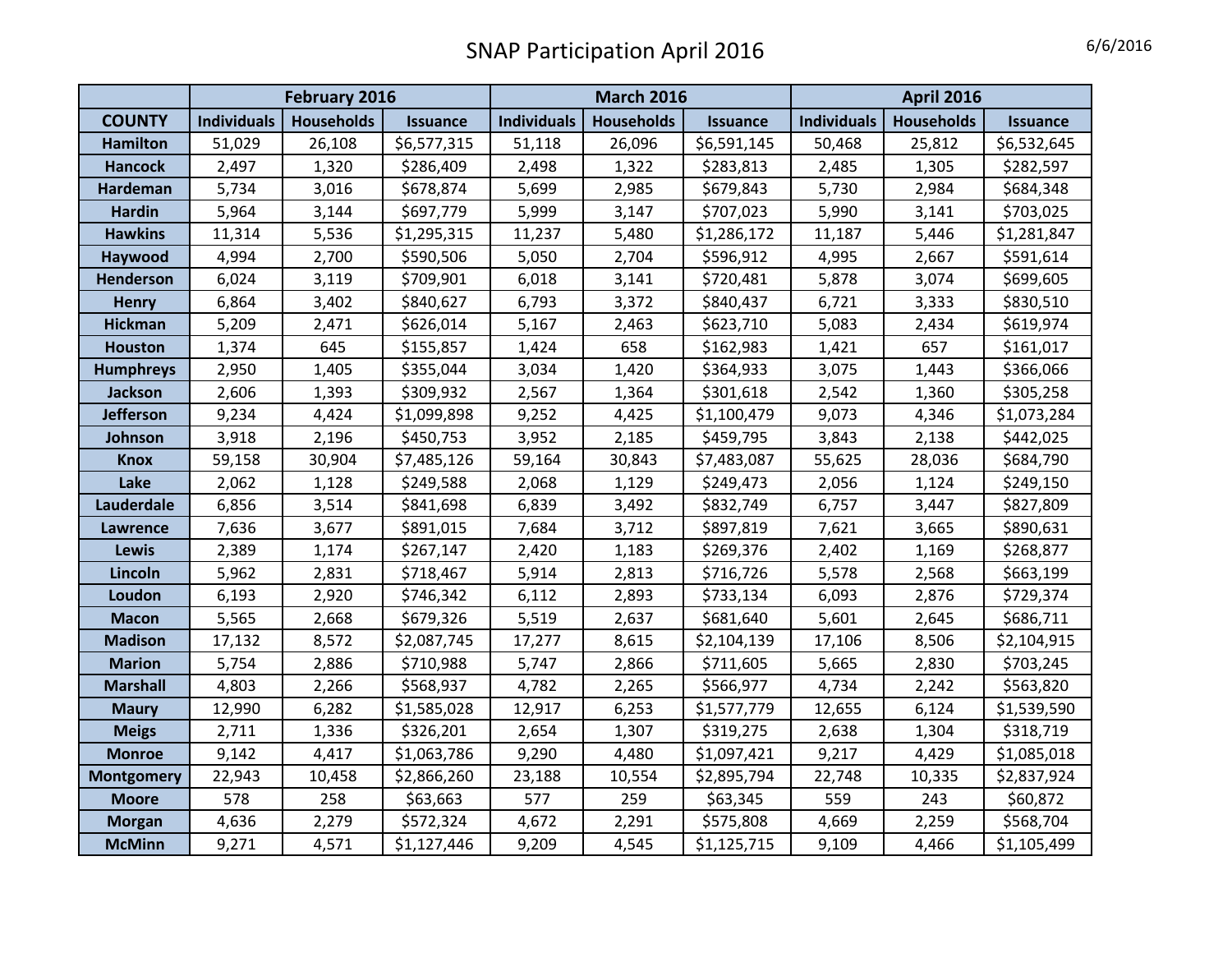## SNAP Participation April 2016

| <b>COUNTY</b>     | February 2016      |                   |                 | <b>March 2016</b>  |                   |                 | <b>April 2016</b>  |                   |                 |
|-------------------|--------------------|-------------------|-----------------|--------------------|-------------------|-----------------|--------------------|-------------------|-----------------|
|                   | <b>Individuals</b> | <b>Households</b> | <b>Issuance</b> | <b>Individuals</b> | <b>Households</b> | <b>Issuance</b> | <b>Individuals</b> | <b>Households</b> | <b>Issuance</b> |
| <b>McNairy</b>    | 6,148              | 3,195             | \$704,552       | 6,120              | 3,177             | \$701,121       | 6,091              | 3,152             | \$693,654       |
| <b>Obion</b>      | 6,523              | 3,269             | \$753,346       | 6,468              | 3,233             | \$750,875       | 6,501              | 3,262             | \$763,730       |
| <b>Overton</b>    | 3,902              | 2,003             | \$441,782       | 3,862              | 1,997             | \$441,902       | 3,806              | 1,965             | \$429,586       |
| <b>Perry</b>      | 1,712              | 822               | \$200,502       | 1,720              | 825               | \$200,525       | 1,718              | 810               | \$202,894       |
| <b>Pickett</b>    | 940                | 484               | \$101,310       | 942                | 490               | \$98,623        | 934                | 482               | \$101,163       |
| <b>Polk</b>       | 2,916              | 1,443             | \$315,764       | 2,921              | 1,432             | \$321,568       | 2,897              | 1,417             | \$323,730       |
| Putnam            | 12,094             | 6,089             | \$1,510,174     | 12,102             | 6,059             | \$1,499,296     | 12,508             | 6,009             | \$1,499,420     |
| Rhea              | 6,939              | 3,428             | \$856,638       | 6,935              | 3,411             | \$847,832       | 6,975              | 3,427             | \$860,729       |
| Roane             | 9,012              | 4,492             | \$1,088,318     | 8,962              | 4,457             | \$1,080,757     | 8,782              | 4,373             | \$1,055,475     |
| Robertson         | 9,546              | 4,601             | \$1,221,598     | 9,481              | 4,576             | \$1,214,725     | 9,388              | 4,525             | \$1,212,021     |
| <b>Rutherford</b> | 30,498             | 14,025            | \$3,972,693     | 31,201             | 14,221            | \$4,065,648     | 30,289             | 13,639            | \$3,909,868     |
| <b>Scott</b>      | 6,982              | 3,490             | \$805,687       | 7,017              | 3,499             | \$816,633       | 6,901              | 3,447             | \$794,900       |
| Sequatchie        | 3,347              | 1,656             | \$415,062       | 3,375              | 1,655             | \$418,418       | 3,363              | 1,645             | \$416,479       |
| <b>Sevier</b>     | 13,381             | 6,293             | \$1,562,958     | 13,446             | 6,307             | \$1,570,645     | 13,393             | 6,273             | \$1,575,268     |
| <b>Shelby</b>     | 227,681            | 111,641           | \$30,965,267    | 228,776            | 111,767           | \$31,160,094    | 227,066            | 110,607           | \$30,727,665    |
| <b>Smith</b>      | 3,145              | 1,539             | \$390,146       | 3,166              | 1,536             | \$392,978       | 3,128              | 1,528             | \$389,553       |
| <b>Stewart</b>    | 2,176              | 987               | \$247,835       | 2,170              | 987               | \$244,265       | 2,177              | 990               | \$244,521       |
| <b>Sullivan</b>   | 26,731             | 13,637            | \$3,202,044     | 26,813             | 13,624            | \$3,222,476     | 26,623             | 13,464            | \$3,212,655     |
| <b>Sumner</b>     | 19,571             | 9,123             | \$2,514,706     | 19,459             | 8,992             | \$2,494,333     | 19,212             | 8,757             | \$2,421,257     |
| <b>Tipton</b>     | 11,411             | 5,578             | \$1,455,747     | 11,374             | 5,544             | \$1,460,737     | 11,245             | 5,472             | \$1,441,622     |
| <b>Trousdale</b>  | 1,610              | 803               | \$198,414       | 1,622              | 802               | \$197,906       | 1,587              | 777               | \$190,012       |
| <b>Unicoi</b>     | 3,275              | 1,713             | \$366,461       | 3,255              | 1,704             | \$365,111       | 3,165              | 1,655             | \$355,383       |
| <b>Union</b>      | 4,759              | 2,237             | \$551,545       | 4,766              | 2,237             | \$552,270       | 4,785              | 2,233             | \$551,022       |
| <b>Van Buren</b>  | 1,052              | 514               | \$112,760       | 1,075              | 528               | \$117,136       | 1,091              | 525               | \$121,456       |
| Warren            | 8,236              | 3,964             | \$1,008,076     | 8,261              | 3,953             | \$1,015,841     | 8,203              | 3,938             | \$1,001,140     |
| Washington        | 18,831             | 9,996             | \$2,343,616     | 18,831             | 9,934             | \$2,334,237     | 18,729             | 9,853             | \$2,320,614     |
| Wayne             | 2,761              | 1,377             | \$304,397       | 2,768              | 1,382             | \$311,228       | 2,710              | 1,362             | \$300,248       |
| <b>Weakley</b>    | 6,212              | 3,295             | \$730,433       | 6,135              | 3,271             | \$721,172       | 6,194              | 3,267             | \$724,333       |
| White             | 5,276              | 2,542             | \$623,193       | 5,228              | 2,499             | \$617,361       | 5,175              | 2,479             | \$610,552       |
| <b>Williamson</b> | 5,699              | 2,634             | \$704,373       | 5,691              | 2,619             | \$704,892       | 5,493              | 2,488             | \$672,475       |
| Wilson            | 12,248             | 6,015             | \$1,605,505     | 12,037             | 5,899             | \$1,573,761     | 11,906             | 5,764             | \$1,550,536     |